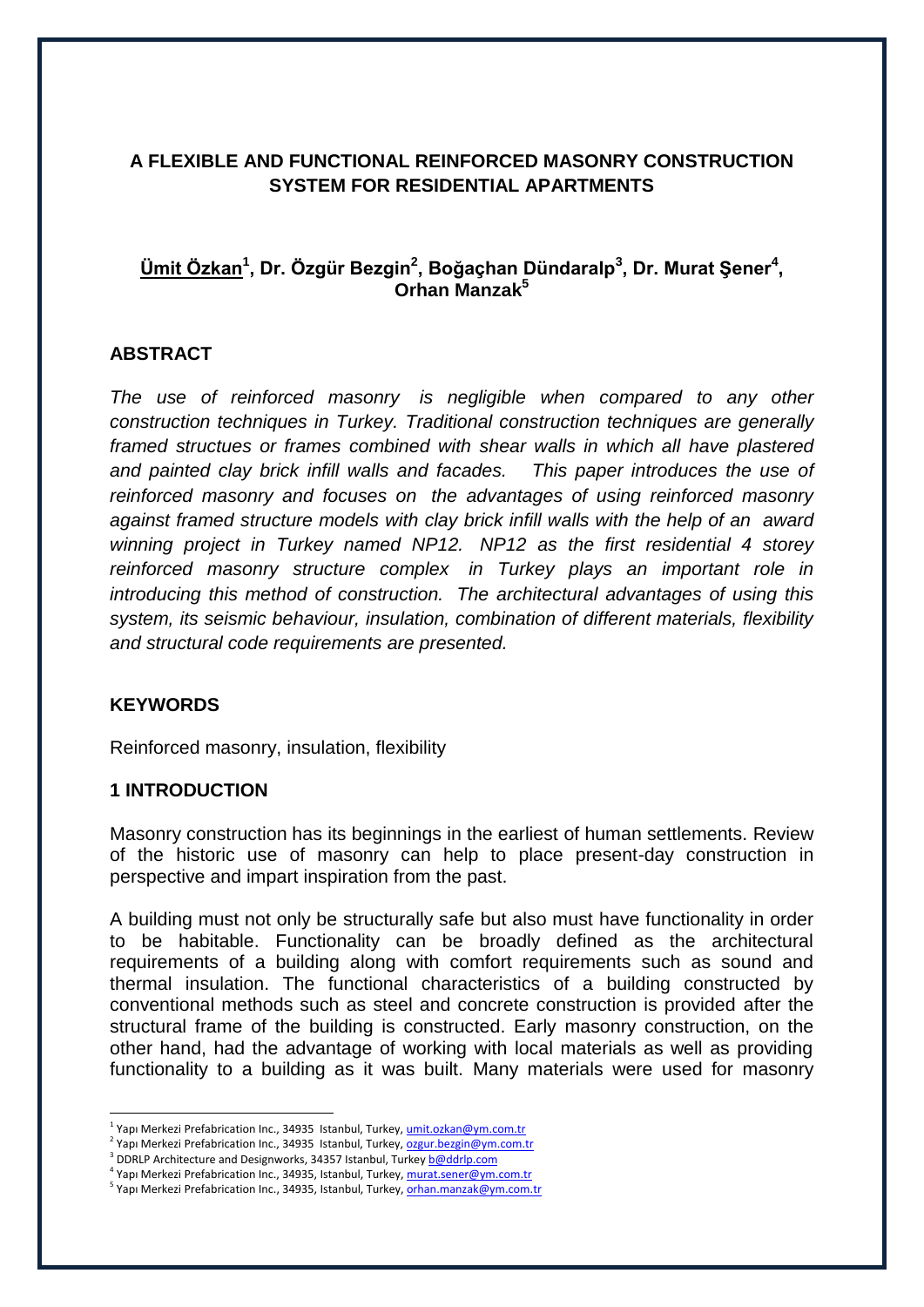construction and use of local materials were the first ones to be considered. In modern cities, stones from nearby quarries, engineered blocks using cement and clay and even glass can be used as masonry units.

The most common masonry materials used today are made from stone, clay, calcium silicate and cement. Masonry units can be mass-produced in many size, shape and colours, that can be engineered to required strength levels and architecturally formed to the desired pattern and texture. [Drysdale *et al.* 1999]

This paper focuses on the use of concrete masonry units in urban construction and highlights the architectural, economical and environmental benefits of the use of reinforced masonry construction method when compared to traditional construction techniques in Turkey.

# **2 CONCRETE MASONRY UNITS**

The production of concrete masonry units began when cements with reliable characteristics were produced. Developments in material handling have resulted in the fully automated machines that can mass-produce masonry units with a variety of size, shape and architectural textures and colours. Modern concrete blocks are manufactured by vibrating a mixture of portland cement, sand and aggregate in a mould under pressure. [Drysdale *et al.* 1999]

# **3 ADVANTAGES OF USING MASONRY IN TURKEY**

## **3.1 Production and Construction Quality**

The definition "traditional construction in Turkey" briefly means buildings with reinforced concrete frames or frames with shear walls. The architectural partitions and facades are formed by clay bricks that are plastered and painted with different textures. In the past few years, constructors began to insulate new built structures with polystyrene based foamboards. A traditioanl construction is shown on the right in "Fig. 1" while a very common thermal insulation applied building is on the left.



**Figure 1:** Polystyrene based foam used in insulating buildings for thermal effects on a clay brick facade wall on the left and before insulation and plastering on the right.

Concrete masonry blocks with their load bearing capability, different colours and textures selection, production quality since they are factory based products, ease of application and construction speed, are very efficient building materials. Reinforced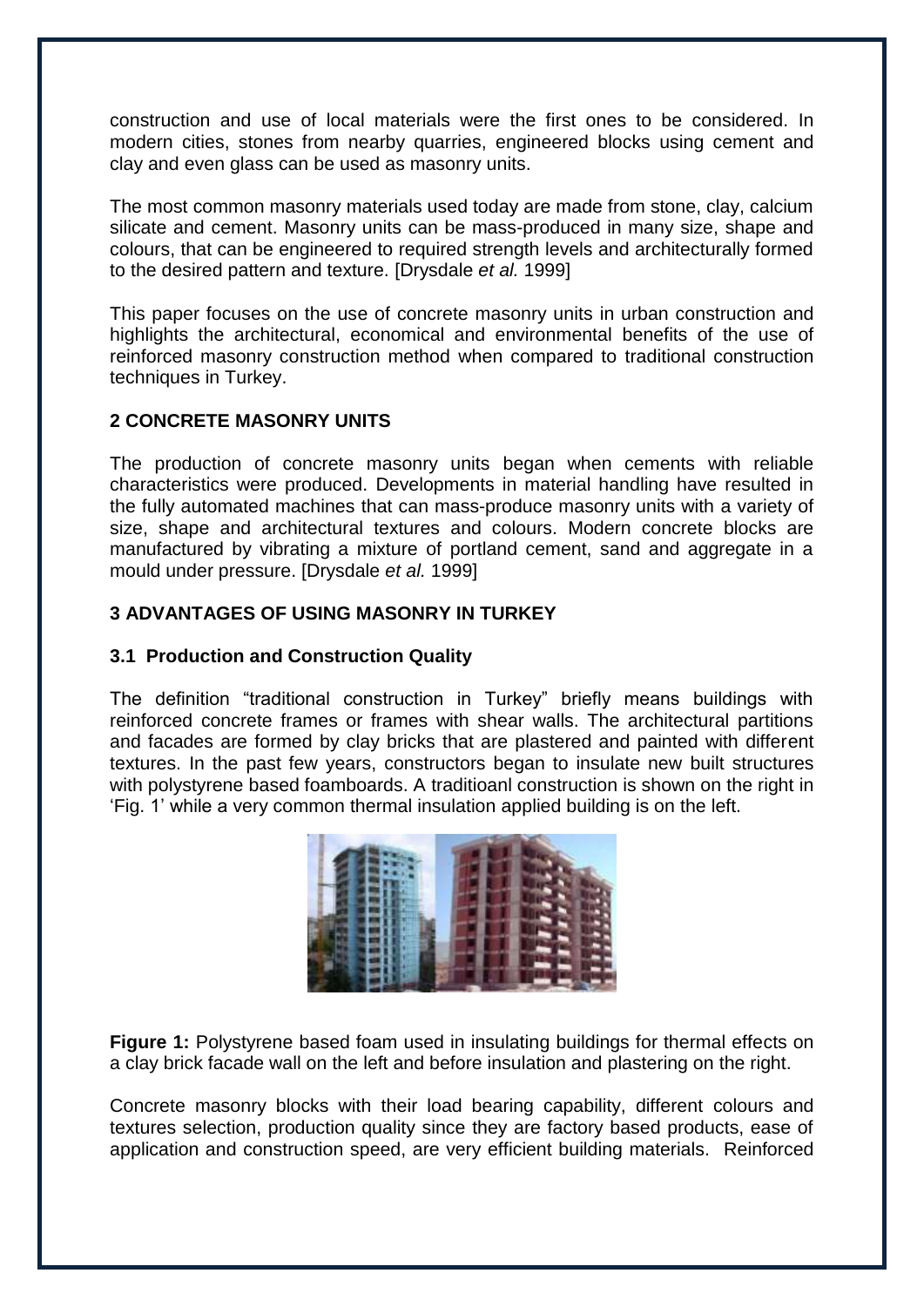masonry allows the designers to satisfy architectural demands without any major difference when compared to the traditional construction technics in Turkey.

# **3.2 Architectural Demands and An Efficient System "NP 12"**

A building can meet the requirements of all the structural codes and standards but may still fail to provide functionality. The physical, economic and psychological well being of the occupants are related to the functional design of the building. Satisfactory habitation conditions and building aesthetics must be provided to meet the requirements of the needs of the occupants. Changing climate conditions, evolving social awareness and economic considerations have also resulted in functional design considerations which takes into account not only the occupants of the building but also the economic and social impact of the building to its community. Sustainability defines the consideration for the efficient use and longevity of vital supplies for human ecological support systems. The demand for energy and the pollution that is created for the generation of the energy, along with the sources of the raw materials used to construct a building are important considerations for sustainability.

## *3.2.1. NP 12:An Award Winning Residental Project – An Example of a Reinforced Masonry Building*

Nafizpaşa Konakları; also known as NP12, is an award winning residential Project that includes 6 semi-detached 4 storey buildings with a basement and a garret. The complex is a good example of masonry construction that highlights all the benefits of using masonry units as the preferred structural and architectural method of construction. The complex consists of more than 300 varieties of internal wall arrangements within the building shell to cater for the demands of ocuupiers. This has been achieved without changing the fixed sub and superstructure.

With its unique variable storey plans and stylish facades of masonry blocks in corporation with steel framed balconies with timber decks, NP 12 won two architectural awards while it was exhibited on many activities.

The awards are; "YEM Architects first building" a national competition evaluating the functionality of the structures and "X.National Architectural Exibithion-Structural Award" which is given by the Chamber of Arctitects of Turkey in every two years.

With the help of the awards won, NP 12 was exhibited in DAM Frankfurt am Main/GG,"becoming Istanbul" and Europian Union Price for Contemporary Architecture Mies van der Rohe Award in 2007. It was also exhibited in the IX. and X. National Architectural Exhibitions in 2004 and 2006. Many articles about the project were published in national architecture magazines in Turkey from 2003 to 2008.

The questions shaping the design centered on the relationship between what was relevant to construction and what was relevant to life. What kind of a constant structure is needed that would accommodate both standard and mass production, meanwhile allowing flexible options for the different lifestyles of its unknown user? What was relevant to construction was made constant, and shaped into a box (with standard structural characteristics of interior-exterior, emptiness-fullness) that could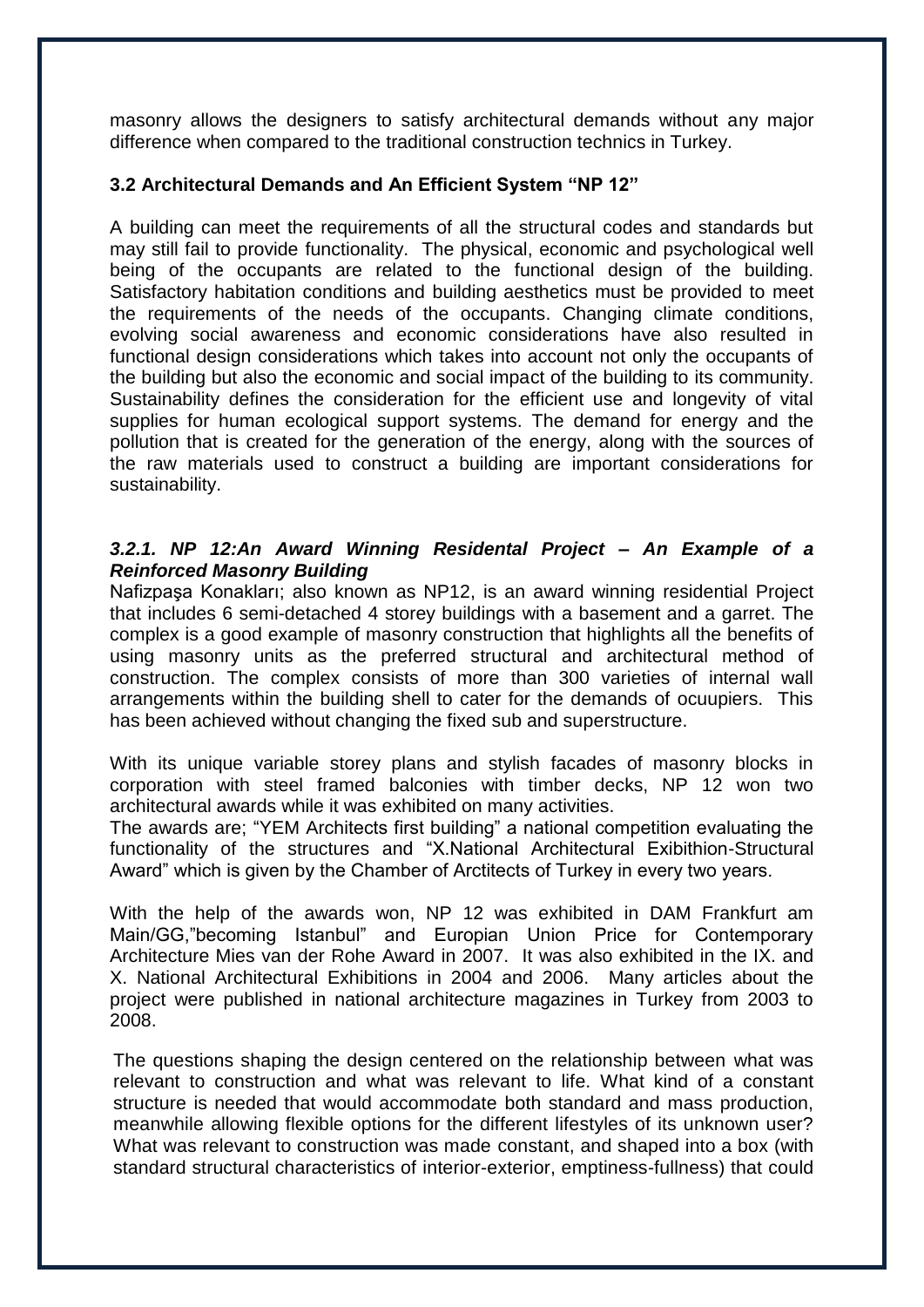be replicated? While this constant structure displayed invariable, inflexible external characteristics, its interior was designed to accommodate the lives of those with different preferences, thus making the flexibility possible.

The creation of the flexible design was based on the characteristics of the constant characteristics, and that its emancipation was achieved through limitations and restrictions that were the inevitable byproducts of the design process. All components (space, carrying frame, mechanical and electrical components) were part of the flexible design as a whole. The constant structure is made of a carrier box with adjoining steel and wood components. The common wall dividing the shell into two residential units transforms into a utility wall poviding a common functional aspect of the house. All structural voids on the shell (including the utility shaft voids) have been fixed in place in a way that would accommodate the different floor plans. Even when the function of any given space changed from being that of a living room, to a bedroom, or to a bathroom, the design mentioned above ensured that the heating system provided the desired level of comfort. The internal functions of a flexible house are divided in to two parts; spaces requiring plumbing infrastructure and living areas. The wet spaces linked to the utility wall in each floor plan attain a flexibility in size and quantity that's limited by this wall. By reserving accessible permanent shafts in the utility wall, standards allowing ease of formation and use of wet spaces have been achieved. The aggregation of wet spaces around the blind internal surfaces of the shell enables the use of spaces facing the exterior as living areas that can be divided according to different needs. A similar arrangement was created for the electrical infrastructure serving the living area. Shafts, structural voids, and empty ducts were set aside, forming an infrastructure that could meet the changing demands with time. Within the principles determined by the constant shell, each floor plan was transformed into living areas with flexible characteristics. With the walls forming the box evolving into a carrier system, which eliminates the need for lining, creates structural voids providing inherent advantages for building physics and utility units, and enables quick implementation.

Having constant and flexible characteristics, the building has been implemented in two phases. In the first phase the implementing contractor builds the permanent structures of the building. In the second phase, the customer determines the flexible components and shapes the internal space with the help of the contractor or another architect of their choice. NP12 apartments were constructed with hollow core concrete masonry units with a special interlocking system. The innovative interlocking system further reduced the construction time to build the walls by conventional masonry units by interlayer grouting. "Figure 2" shows the interlocking masonry unit.

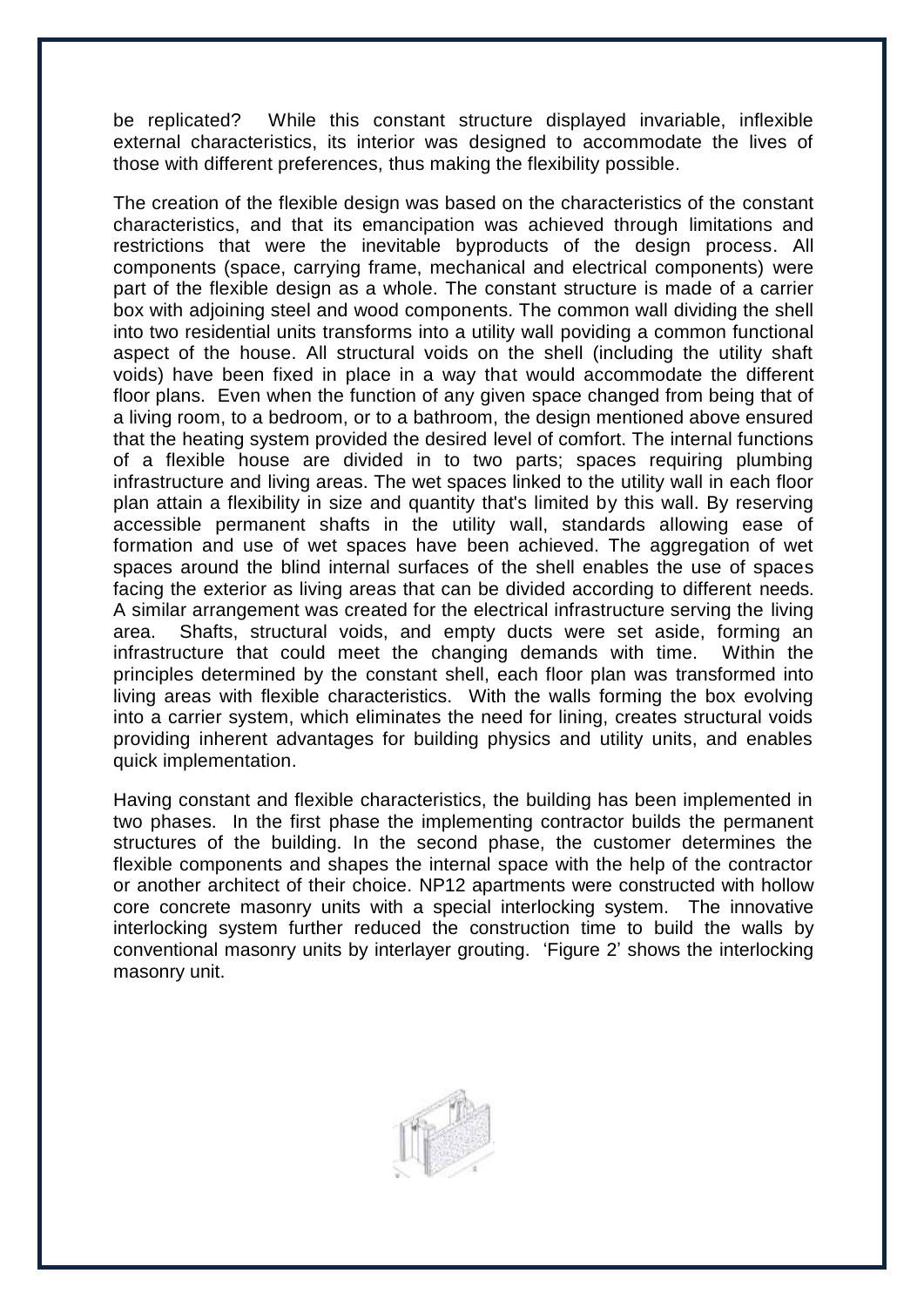#### **Figure 2.** Interlocking masonry unit.

Prestressed 15 cm. thick hollow core slabs with 5 cm. topping spanning 8 meters were used at each storey. The garret was composed of masonry walls and steel framed roof frames with timber covering and clay tiles. At two storeys, steel framed balconies with timber slabs were attached to the buildings and every building had steel and timber composite sun curtains attached at one facade. Use of steel and wood together with masonry was succesfully applied in NP12. "Figure 3" shows typical hollow core slab, masonry wall connection.



**Figure 3**: Typical hollow core slab, masonry wall connection.

Use of masonry enabled fast completion of the project. Other advantages of masonry were its thermal and sound insulation capacities and its capacity to simultaneously satisfy architectural and structural demands of the building. The use of interlocking blocks eliminated mortar and plaster in the construction process while adding speed. By filling the cores of the blocks with concrete, higher capacity and stability was achieved against lateral loads so that safety in high earthquake risk areas was not compromised. Shear walls were created by the use of masonry without the need for formworks. This system needs no formwork at all while the traditional construction methods rely on good shutters.

In NP12 houses, two masonry wall layers were used. The first layer was the 20 cm. thick loadbearing wall and the second layer was the outer layer, 9 cm. thick for creating an insulation layer and acting as a decorative facade. The space between the two layers provided air space for ventilation, contained thermal insulation material and provided sound insulation. "Figure 4" displays the cross section of the multi whyte wall system. The main loadbearing walls are the in-lay walls as well. The architecture formed by masonry is free of columns and beams while an area of 80  $m^2$ 's is designed.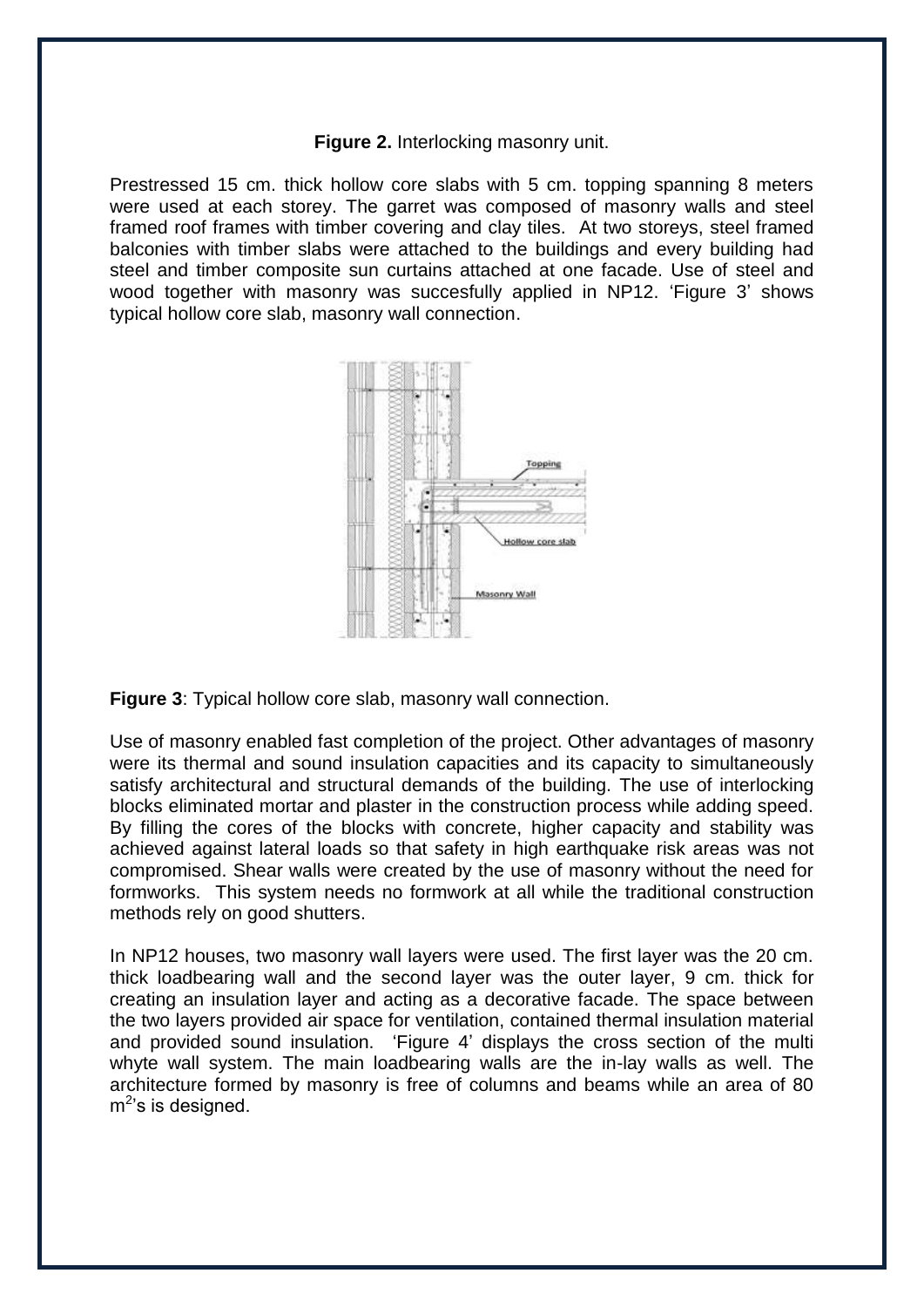

**Figure 4.** Multi wythe wall system.

"Figure 5" displays a variable plan design of one storey of NP 12 houses. In NP12, a unique architectural design is offered to potential clients by offering them the option to select the architectural floor-plan for each floor within the shell created by masonry walls. The prefabricated and modular nature of the construction materials used in NP12 provided the architects and the structural engineers the tool to custom design the building based on occupant"s preferences. The buildings are based on a modular system that superimposes the structural elements forming the buildings and then providing within this system the selected architectural layout where masonry shell of the building provides the structural framework within which the demanded architectural layout could be implemented.



**Figure 5:** The static plan on the left can be transformed to the following plans by the occupants.

## **3.3. Advantages of Reinforced Masonry Compared to Traditional Construction Methods in Turkey**

The advantages of the use of reinforced masonry started to manifest itself following the completion and occupancy of the NP12 houses, as low costs of heating and cooling. These effects are the direct consequences of masonry construction. General properties and functional advantages of masonry construction are:

- Masonry walls do not require plaster, paint and maintenance. Traditional construction has infill walls and facades that needs plastering and painting with maintenance in Turkey.
- $-$  Fire resistance.
- Thermal insulation. By creating a structural shell surrounded by a thermal insulation shell, loss of heat and energy is obstructed. The system allows to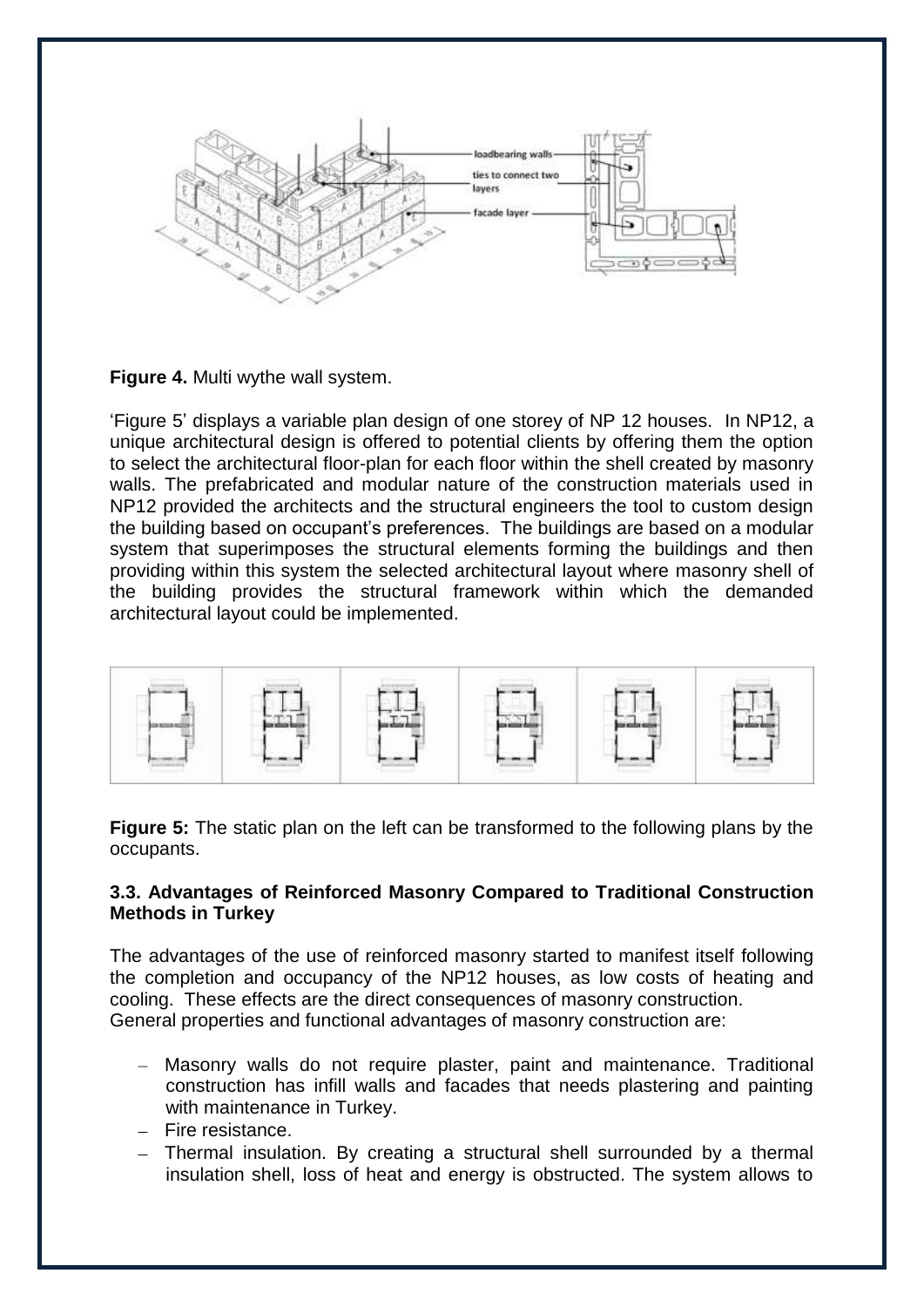create a ventilation layer that prevents the interior surfaces from condensation and moisture. "Figure 6" shows the typical shells.



**Figure 6**. Shell concept.

Construction speed as high as 18  $m^2$ /day by using mortarless interlocking blocks. A team of three workers can construct, place the reinforcing bars, prepare temporary supports for the wall not to collapse while concreting, pour the infill concrete and replace the supports. For this process with traditional masonry in Turkey, the same team can only construct up to 8  $m^2$ /day. These values are obtained in the NP 12 project. Time needed to complete the exterior walls, plastering, insulation and painting in the traditional construction is even much more than finishing the whole load bearing walls and the facade layer with the system used in NP 12. This points that the system used in NP 12 is economical when a short time schedule is followed.

The thermal performance of a masonry wall depends on its thermal resistance (Rvalue) as well as the thermal mass characteristics of the wall. The R-value is determined by the size and type of masonry unit, type and location of insulation, finish materials and density of masonry. Lower density concretes result in higher Rvalues than higher density concretes. **ITEK 6-111** 

The advantages of concrete masonry include reducing the amplitude of energy demand. In exterior walls, concrete masonry delays heat transfer through the exterior envelope. The mass of walls absorbs and stores energy, thus further contributing to shifting demand and improving thermal energy. Interior concrete masonry, such as partitions, stair walls, provide greater comfort by moderating temperature fluctuations through thermal mass, while at the same time providing all of the other benefits of concrete masonry. [TEK 6-3]

Table 1 shows the thermal insulation values for NP 12 and a traditional structure with polystyrene foamboard insulation according to TS 825, the code for thermal insulation in Turkey. For NP 12 and a traditional structure the prefered wall layers are shown on "Fig 7". The difference in the polystrene thickness is the most effective factor. The most prefered system is to cover the cladding walls with 2cm. thick polystrene foamboards and 2cm. plaster on it. A 2 cm plastering application on the interior spaces is also done. This system has no air ventilation and polystrene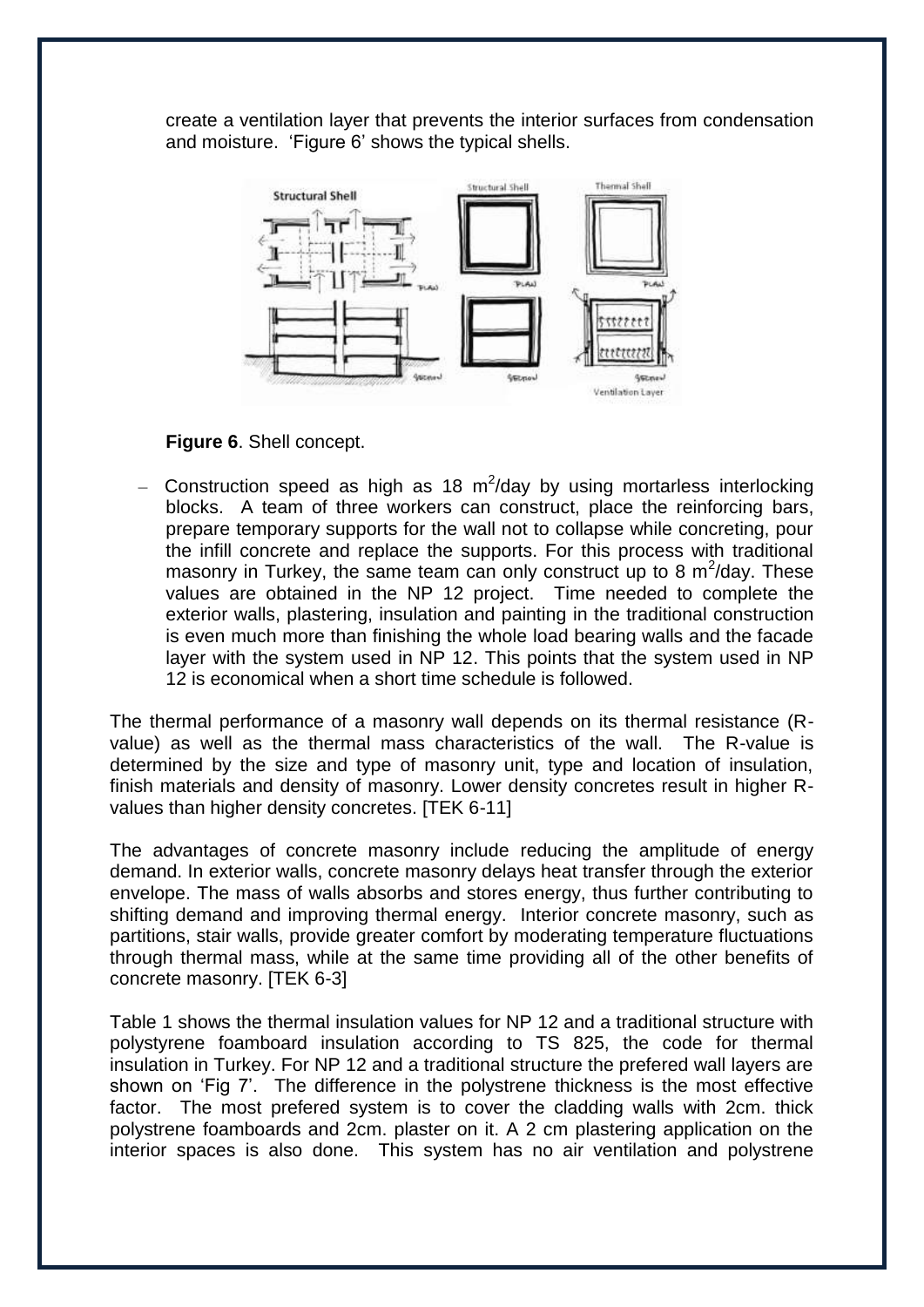boards limits air diffusion up to a point, that causes moist at interior spaces while NP 12 wall system has a ventilation layer that limits moisture.



**Figure 7.** Types of walls to be compared. Left traditional wall with 5cm. insulation, middle traditional wall with 2 cm. insulation, right NP 12"s wall system.

**Table 1.** Thermal insulation differences between compared systems.

|               | <b>Traditional   Traditional</b> |           | NP 12  |
|---------------|----------------------------------|-----------|--------|
|               | 2cm.                             | 5cm.      | System |
|               | insulated                        | insulated |        |
| Thermal       | 0,5791                           | 0,3667    | 0,3853 |
| transmittance |                                  |           |        |
| values for    |                                  |           |        |
| walls         |                                  |           |        |

Thermal transmittance values must be smaller than 0,60 according to TS 825. This value reflects the thermal performance of walls

# *3.3.1. Architectural advantages of reinforced masonry*

The capability to use the structural system as the functional system resulted in the efficient design of NP12 project. Use of masonry resulted in a structures adapt with their surrounding. "Figures 8 to 10" show the completed structures. The modularity of the materials used in the system allowed to combine steel framed roof and balconies and timber sunshades into the project.



**Figure 8.** Adaptation to nature.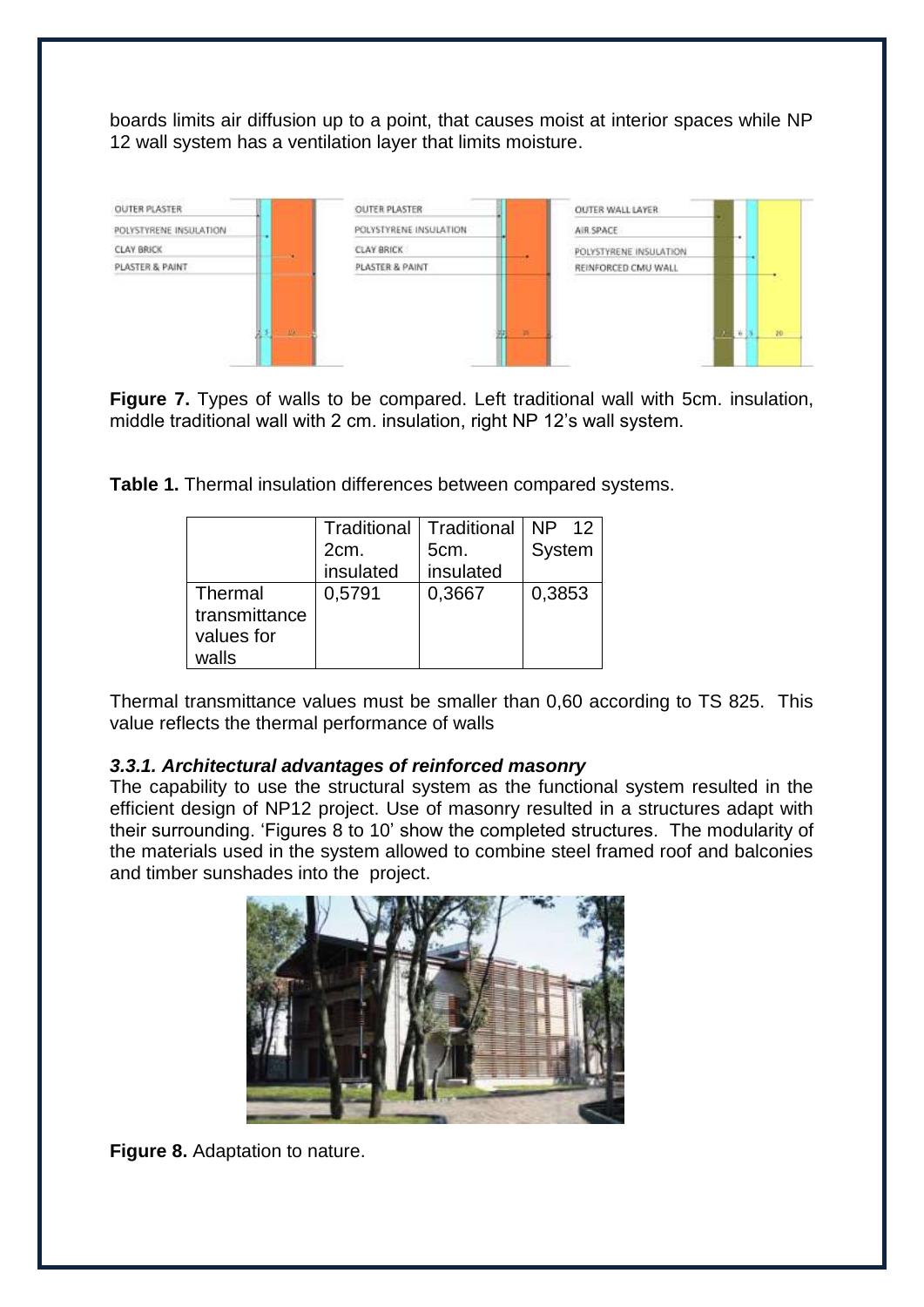

**Figure 9.** Timber floors and sun barriers in conjunction with masonry walls.



**Figure 10.** Harmony of natural materials.

# **3.4. Structural Considerations.**

The Turkish Seismic Code released in 2006, limits the use of masonry in seismic zones and specifies total number of storeys and wall thicknesses that must be used in different seismic zones. The regulations are based on wall lengths, total wall areas and ratios of wall cross sections to total building areas. There are not any other considerations about reinforced masonry structures in the code. In the design process of NP 12, other than the national codes, UBC 1997 and ACI 530 were used. If NP 12 houses were built in traditional masonry there would be less building height and much smaller openings and windows. Table 2 shows the Turkish Seismic Code regulations NP 12 would deal with, in case of being built unreinforced.

**Table 2**: Comparison of NP 12 with traditional masonry systems in Turkey.

|                                                                 | NP 12 (used<br>values) | Masonry<br>regulations    |
|-----------------------------------------------------------------|------------------------|---------------------------|
| Structural<br><b>Behaviour</b><br>Factor<br>'R)                 | $\overline{2}$         | 2                         |
| Max. Number of<br>storeys permitted<br>for 1st. Seismic<br>zone | 4st*3m                 | 2st.*3m.                  |
| Min.<br>Thicknesses I<br>of<br>load-bearing<br>walls            | 20 cm.                 | 25 cm.                    |
| Min. Total length of $\vert$ 0,1 m/m <sup>2</sup>               |                        | $0.2$ *l m/m <sup>2</sup> |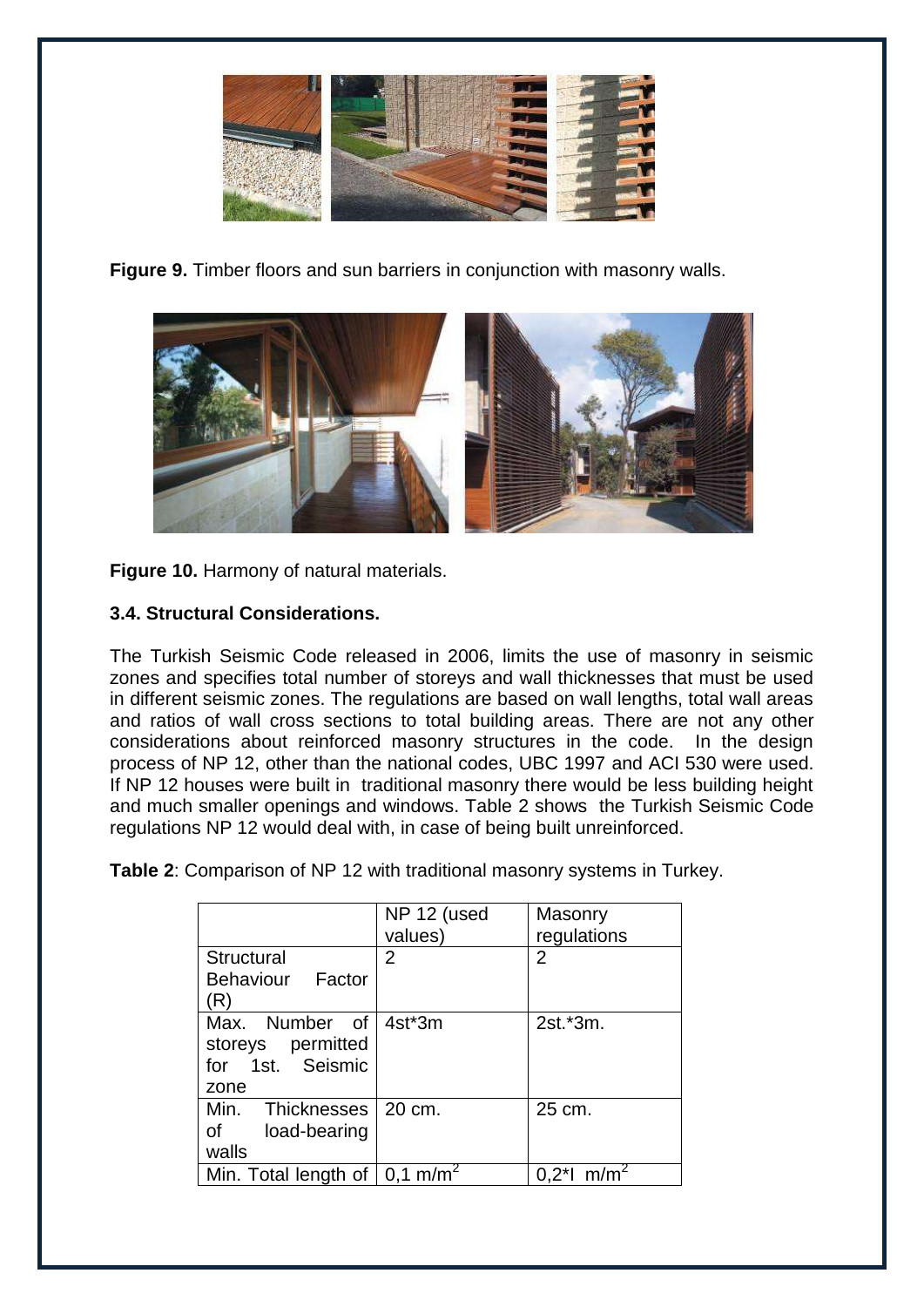| bearing<br>load<br>walls.(ratio of wall<br>length to gross<br>floor area) |          | (I=building<br>importance<br>factor) |
|---------------------------------------------------------------------------|----------|--------------------------------------|
| Max. Unsupported   10,2 m<br>load-bearing<br>wall<br>length               |          | $5,5 \, \text{m}$ .                  |
| Max. openings                                                             | $2,4$ m. | 3 m.                                 |

Since the designers use high earthquake loads in analysing the reinforced masonry structures due to the code regulations, these buildings are very rigid and do not need ductility. This method of design turns the NP 12 project into an earthquake resistant masonry structure in the 1st seismic zone according to the Turkish Earthquake Code 2006. The same code forces the designer to choose a very ductile system in the traditional construction methods in Turkey. This brings a lot of components into the analysis process and makes it a complex issue thus reinforced masonry is easy to analyse.

## **4. CONCLUSION**

The traditional construction techniques in Turkey has more components in both analysis and construction processes. Reinforced masonry, by its typical materials and high quality products, performs as a better solution of construction. This system combines the advantages of traditional masonry and reinforced concrete strucutures in one process.

The traditional construction techniques in Turkey are criticized and to bring high quality into the construction processes new codes and laws are enacted. Because of the latest enforcements of laws elaborate seismic design of buildings and increasing insulation materials qualities increased the construction costs and construction times. The aim is to reduce the running costs by adding quality while this will increase the investment costs. But still masonry structures, because of the materials nature, have lower running costs that will put masonry in a more advantageous position in Turkey.

There are still doubts on how to design and apply reinforced masonry structures in Turkey. With the new codes to be released, this method may be realised by designers and in the near future we can see more of these award winning projects all around the country.

#### **REFERENCES**

Drysdale, R. G., Hamid, A. A. & Baker, L. R., 1999, "Masonry Structures", The Masonry Society, Colorado.

Amrhein, J.E., 1998, " Reinforced Masonry Engineering Handbook", Masonry Institute of America, Los Angeles

National Concrete Masonry Association (NCMA) (2005), "R Values for Single Wythe Concrete Masonry Walls", TEK 6-2A, Virginia, USA.